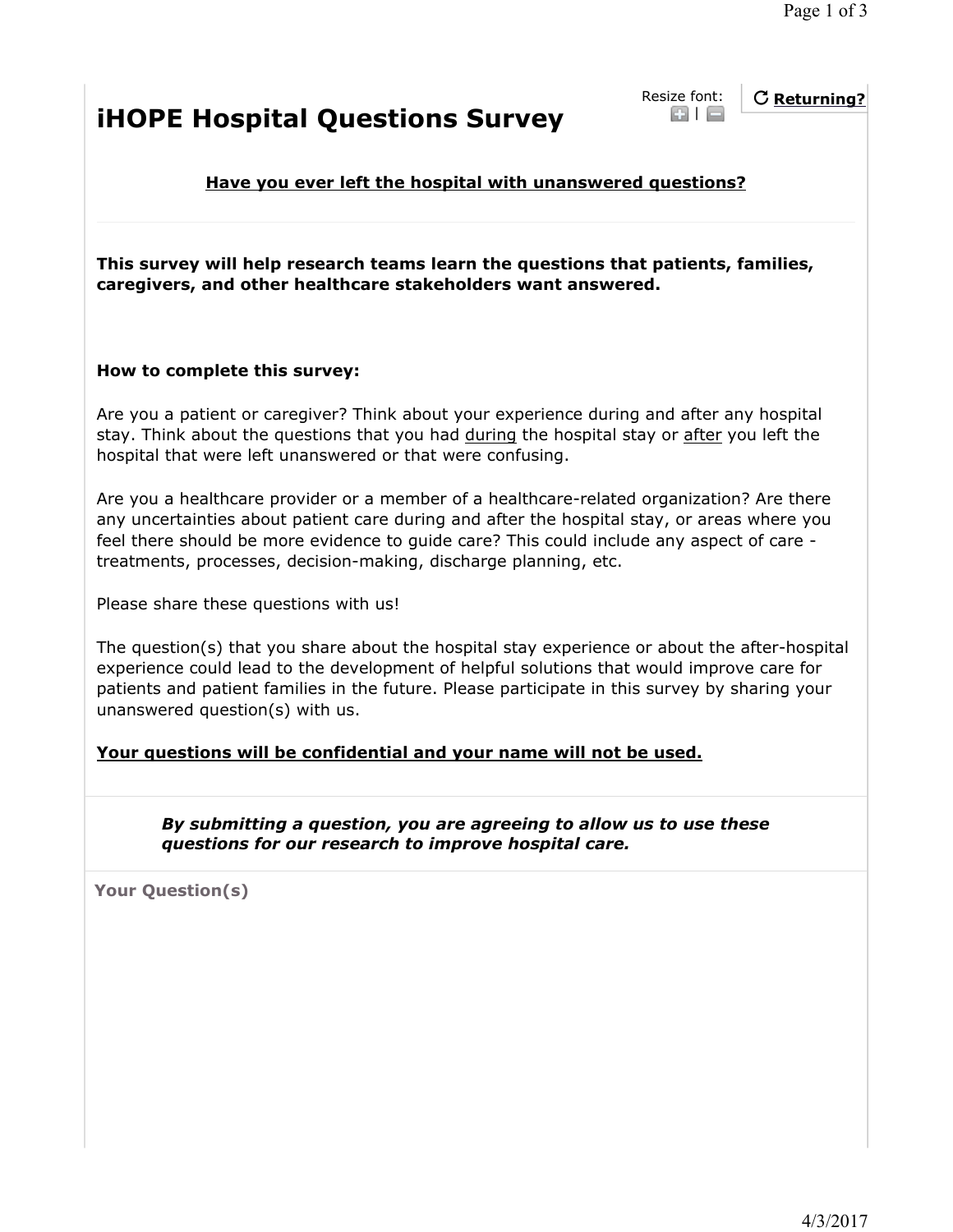| (After submitting your first question, you will be asked if you would like to<br>submit additional questions, up to 3 total)                                                                                                                                                      |
|-----------------------------------------------------------------------------------------------------------------------------------------------------------------------------------------------------------------------------------------------------------------------------------|
| Expand                                                                                                                                                                                                                                                                            |
| ***By submitting a question, you are agreeing to allow us to use these questions for our research to improve hospital<br>$care.***$                                                                                                                                               |
| Would you like to submit another question for consideration?                                                                                                                                                                                                                      |
| $\bigcirc$ Yes                                                                                                                                                                                                                                                                    |
| $\supset$ No                                                                                                                                                                                                                                                                      |
| reset                                                                                                                                                                                                                                                                             |
| <b>iHOPE</b> $\sim$ Improving Hospital Outcomes through Patient Engagement                                                                                                                                                                                                        |
| <b>What happens next?</b><br>The responses from this survey will help our committee identify the most<br>important questions patients, families, caregivers, and other healthcare                                                                                                 |
| stakeholders have about care in the hospital or care immediately following a<br>hospitalization.                                                                                                                                                                                  |
| Who are we?<br>We are the "Improving Hospital Outcomes through Patient<br>Engagement" (i-HOPE) Steering Committee. The i-HOPE Study project is<br>funded through the Patient-Centered Outcomes Research Institute (PCORI)<br><b>Eugene Washington Engagement Award EAIN-3939.</b> |
| Want to learn more about this project?                                                                                                                                                                                                                                            |
| Go to our website at:                                                                                                                                                                                                                                                             |
| <b>Society of Hospital Medicine iHOPE</b>                                                                                                                                                                                                                                         |
| Read more about these types of research projects that bring all voices<br>together at:                                                                                                                                                                                            |